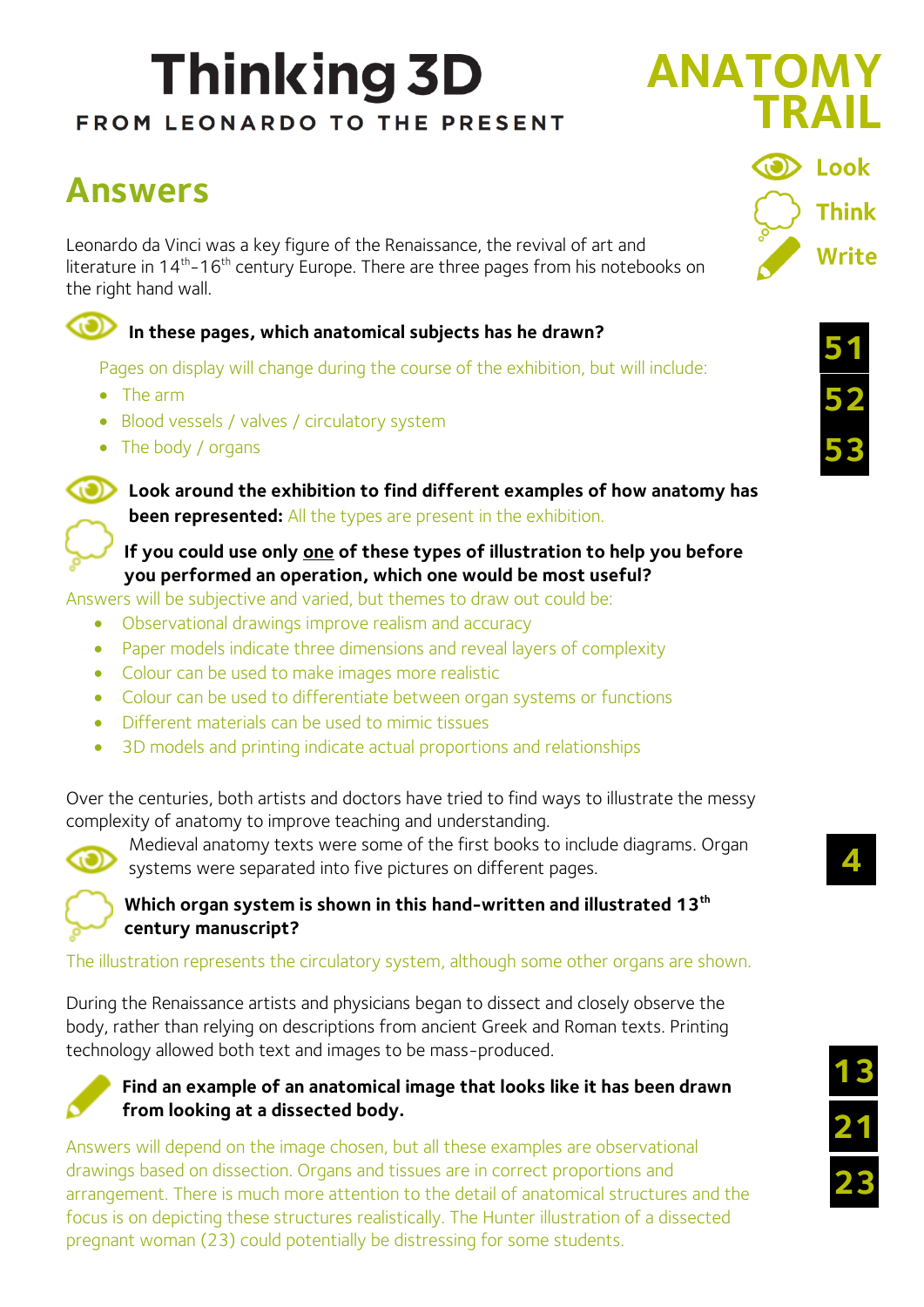The body is three-dimensional, so there is a limit to what can be shown on a twodimensional page. One way to overcome this problem was to build paper models. Lift-up flaps reveal layers of complexity beneath the surface.



Examples here include (unassembled) paper dolls of the body by Vesalius, a text on anatomy by Johann Remmelin and two different 3D models of the eye, by George Bartisch and Gustave Joseph Witkowski.



### **When were these models published?**

Vesalius (female and male bodies): **1543**

Bartisch (human eye): **1583**

Remmelin (anatomy in colour): **1695**

Witkowski (human eye): **1844-1923**



### **Which of these models do you find most effective? Why is this?**

Answers will be subjective but possible themes are the realism of the illustration, the different materials used, the use of colour, and/or the degree of elaboration in the paper layering/modelling.



In the early  $20<sup>th</sup>$  century anatomists use stereoscopic photography to trick the eye into seeing 3D images of anatomy.



**Advantages:** having a 3D perspective; a greater sense of realism than a 2D illustration; being able to study anatomy with a 'surgeon's eye view' without a dissected body.

**Disadvantages:** Cumbersome equipment needed to view slides; only one person at a time can use it, cost of the equipment, level of realism makes it harder to understand the structures shown without prior knowledge.

In the 21<sup>st</sup> century, we can use 3D printers to create anatomical models. Find a 3D print of the brain or heart on the display near the entrance.

**What can these 3D printed models add to our understanding of anatomy?** Tactile, information on size, mass, volume. Can be viewed from different angles, rotated. More advanced models can be made with multiple parts that can be disassembled to help students understand interlocking structures.



#### **Having followed this Thinking 3D anatomy trail, how has your thinking changed about the best way to represent anatomy?**

This question is intended to promote reflection, rather than produce a particular answer. Answers may indicate that students have gained a greater appreciation of the variety of ways anatomy can be represented. Students may reflect on themes such as:

 Compromise between the complex detail of anatomical structure and the necessity for clarity when teaching & learning about separate structures and functions. This also relates to the choice of whether to use colour realistically or artificially, to differentiate structures or organ systems.

**38**